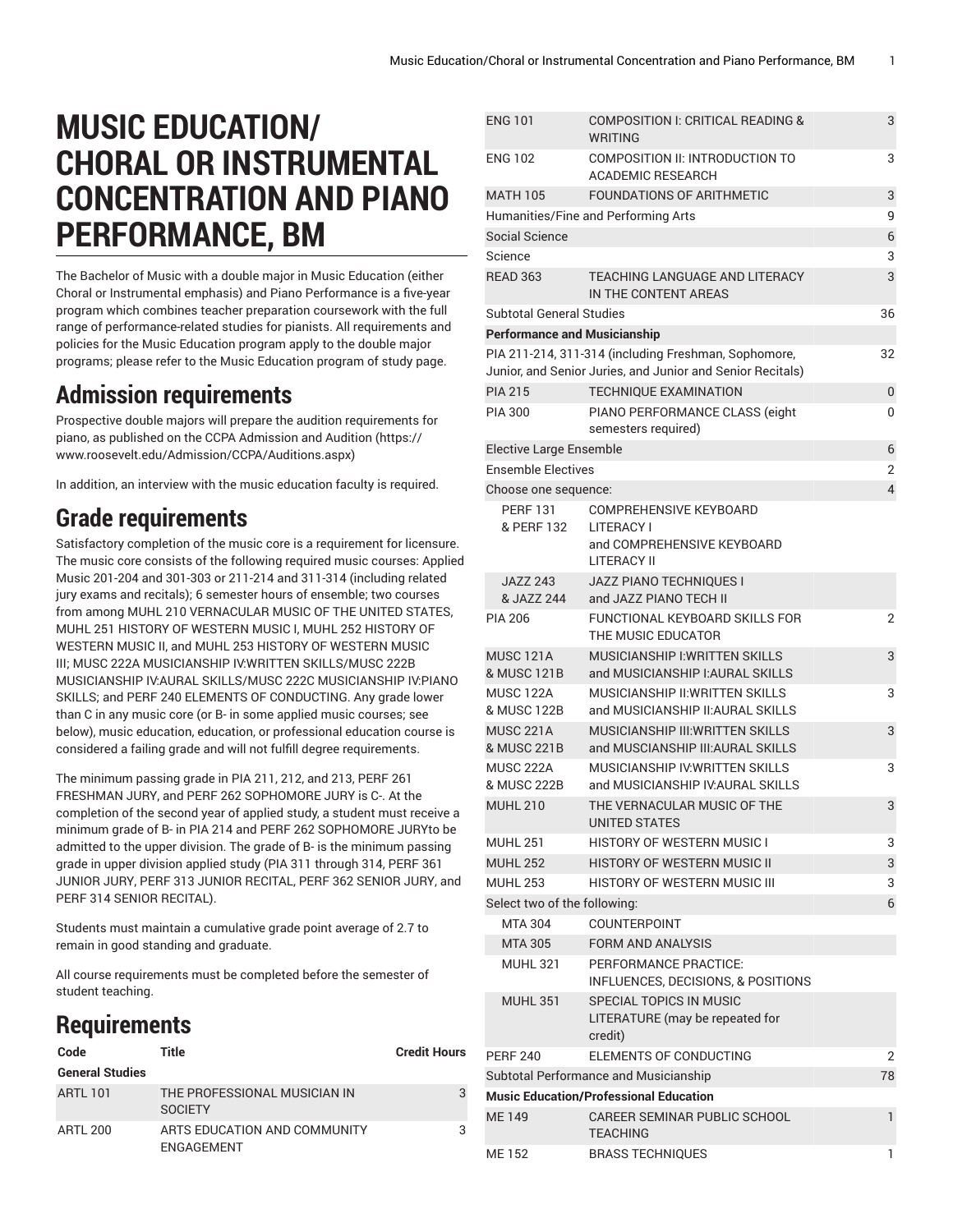| WOODWIND TECHNIQUES                                               | 1            |  |  |  |
|-------------------------------------------------------------------|--------------|--|--|--|
| <b>STRING TECHNIQUES</b>                                          | 1            |  |  |  |
| PERCUSSION TECHNIQUES                                             | 1            |  |  |  |
| <b>MUSIC EDUCATION LAB (seven</b><br>semesters)                   | <sup>0</sup> |  |  |  |
| <b>CONDUCTING:ART &amp; TECHNIQUE</b>                             | 3            |  |  |  |
| STUDENT TEACHING INTERNSHIP                                       | $8 - 12$     |  |  |  |
| ME 311, ME 312, and PERF 215 (for Choral Concentration)           | 8            |  |  |  |
| ME 313, ME 314, ME 161, and ME 337 (for Instrumental              | 10           |  |  |  |
|                                                                   |              |  |  |  |
| <b>METHODS FOR THE ELEMENTARY</b><br><b>MUSIC CLASSROOM</b>       | 3            |  |  |  |
| ISSUES IN MUSIC EDUCATION                                         | 3            |  |  |  |
| <b>SECONDARY GENERAL MUSIC</b><br><b>METHODS</b>                  | 3            |  |  |  |
| CHILD & ADOLESCENT DEVELOPMENT,<br><b>LEARNING AND MOTIVATION</b> | 3            |  |  |  |
| <b>EXCEPT CHILDREN &amp; YOUTH</b>                                | 3            |  |  |  |
| Subtotal Music Education/Professional Education                   |              |  |  |  |
| <b>Total Credit Hours</b>                                         |              |  |  |  |
|                                                                   |              |  |  |  |

Your degree map is a general guide suggesting courses to complete each term on the academic pathway to your degree. It is based on the most current scheduling information from your academic program. Your program's degree map is reviewed annually and updated as schedules change (although you retain the same course requirements as long as you are continuously enrolled in your degree program).

Always work closely with your academic advisor to understand curriculum requirements and scheduling, as each student's academic plan can look slightly different.

#### **Year 1**

| Fall             | <b>Credit Hours</b> | Spring           | <b>Credit Hours</b> |              |
|------------------|---------------------|------------------|---------------------|--------------|
| <b>ARTL 101</b>  |                     | 3 MUSC 122A      |                     | 2            |
| <b>ENG 101</b>   |                     | 3 MUSC 122B      |                     | 1            |
| <b>MUSC 121A</b> |                     | 2 ME 153         |                     | 1            |
| <b>MUSC 121B</b> |                     | 1 Large Ensemble |                     | 1            |
| <b>PIA 211</b>   |                     | 3 PIA 212        |                     | 3            |
| <b>PERF 261</b>  |                     | 1 PERF 261       |                     | 1            |
| <b>PIA 300</b>   |                     | 0 PIA 215        |                     | $\mathbf{0}$ |
| Large Ensemble   |                     | 1 PIA 300        |                     | $\Omega$     |
| ME 149           |                     | 1 ENG 102        |                     | 3            |
| ME 152           |                     | 1 Math           |                     | 3            |
|                  |                     | 16               |                     | 15           |
| Year 2           |                     |                  |                     |              |
| Fall             | <b>Credit Hours</b> | Spring           | <b>Credit Hours</b> |              |

| ган                           | Gitul Figuis | opning           | Gitul Figure |   |
|-------------------------------|--------------|------------------|--------------|---|
| <b>PIA 213</b>                |              | 3 PIA 214        |              | 3 |
| <b>PERF 262</b>               |              | 1 PERF 262       |              |   |
| <b>PIA 300</b>                |              | 0 PIA 215        |              | 0 |
| Large Ensemible               |              | 1 Large Ensemble |              |   |
| <b>MUSC 221A</b>              |              | 2 PIA 300        |              | O |
| <b>MUSC 221B</b>              |              | 1 ME 155         |              |   |
| <b>MUHL 210</b>               |              | 3 MUSC 222A      |              | 2 |
| <b>Humanities</b><br>Elective |              | 3 MUSC 222B      |              |   |

| Social Science<br>Elective | 3 MUHL 251 | 3  |
|----------------------------|------------|----|
| <b>ME 200</b>              | 0 ARTL 200 | 3  |
|                            | ME 200     | 0  |
|                            | 17         | 15 |

| Year <sub>3</sub>             |                     |                  |                     |    |
|-------------------------------|---------------------|------------------|---------------------|----|
| Fall                          | <b>Credit Hours</b> | <b>Spring</b>    | <b>Credit Hours</b> |    |
| <b>PIA 311</b>                |                     | 3 PIA 312        |                     | 3  |
| <b>PERF 361</b>               |                     | 1 PERF 313       |                     | 1  |
| <b>PIA 300</b>                |                     | 0 PIA 300        |                     | 0  |
| Large Ensemble                |                     | 1 Large Ensemble |                     | 1  |
| <b>PERF 215</b>               |                     | 2 MUHL 253       |                     | 3  |
| <b>ME 200</b>                 |                     | 0 ME 243         |                     | 3  |
| <b>MUHL 252</b>               |                     | 3 ME 200         |                     | 0  |
| <b>Humanities</b><br>Elective |                     | 3 EDUC 202       |                     | 3  |
| <b>PERF 240</b>               |                     | 2 SPED 219       |                     | 3  |
|                               |                     | 15               |                     | 17 |

| Year 4                                   |                     |                                           |                     |
|------------------------------------------|---------------------|-------------------------------------------|---------------------|
| Fall                                     | <b>Credit Hours</b> | <b>Spring</b>                             | <b>Credit Hours</b> |
| <b>PIA 313</b>                           |                     | 3 PIA 314                                 | 3                   |
| <b>PERF 362</b>                          |                     | 1 PERF 314                                | $\mathbf{1}$        |
| <b>PIA 300</b>                           |                     | 0 PIA 300                                 | $\overline{0}$      |
| Ensemble<br>Elective                     |                     | 1 Ensemble<br>Elective                    | $\mathbf{1}$        |
| <b>ME154</b>                             |                     | 1 ME 312                                  | 3                   |
| PERF 131 or<br><b>JAZZ 243</b>           |                     | 2 ME 200                                  | $\overline{0}$      |
| ME 311                                   |                     | 3 ME 350                                  | 3                   |
| <b>ME 200</b>                            |                     | 0 PERF 132 or<br><b>JAZZ 244</b>          | $\overline{2}$      |
| <b>READ 363</b>                          |                     | 3 300-level Music<br>Academic<br>Elective | 3                   |
| <b>Social Science</b><br>Elective        |                     | 3                                         |                     |
|                                          |                     | 17                                        | 16                  |
| Year <sub>5</sub>                        |                     |                                           |                     |
| Fall                                     | <b>Credit Hours</b> | <b>Spring</b>                             | <b>Credit Hours</b> |
| <b>ME 200</b>                            |                     | 0 ME 310                                  | $8 - 12$            |
| <b>Humanities</b><br>Elective            |                     | 3                                         |                     |
| <b>ME 351</b>                            |                     | 3                                         |                     |
| <b>ME 352</b>                            |                     | 3                                         |                     |
| <b>PIA 206</b>                           |                     | $\overline{2}$                            |                     |
| Physical/Life<br><b>Science Elective</b> |                     | 3                                         |                     |
| 300-level Music<br>Academic<br>Elective  |                     | 3                                         |                     |
|                                          |                     | 17                                        | $8 - 12$            |

Total Credit Hours 153-157